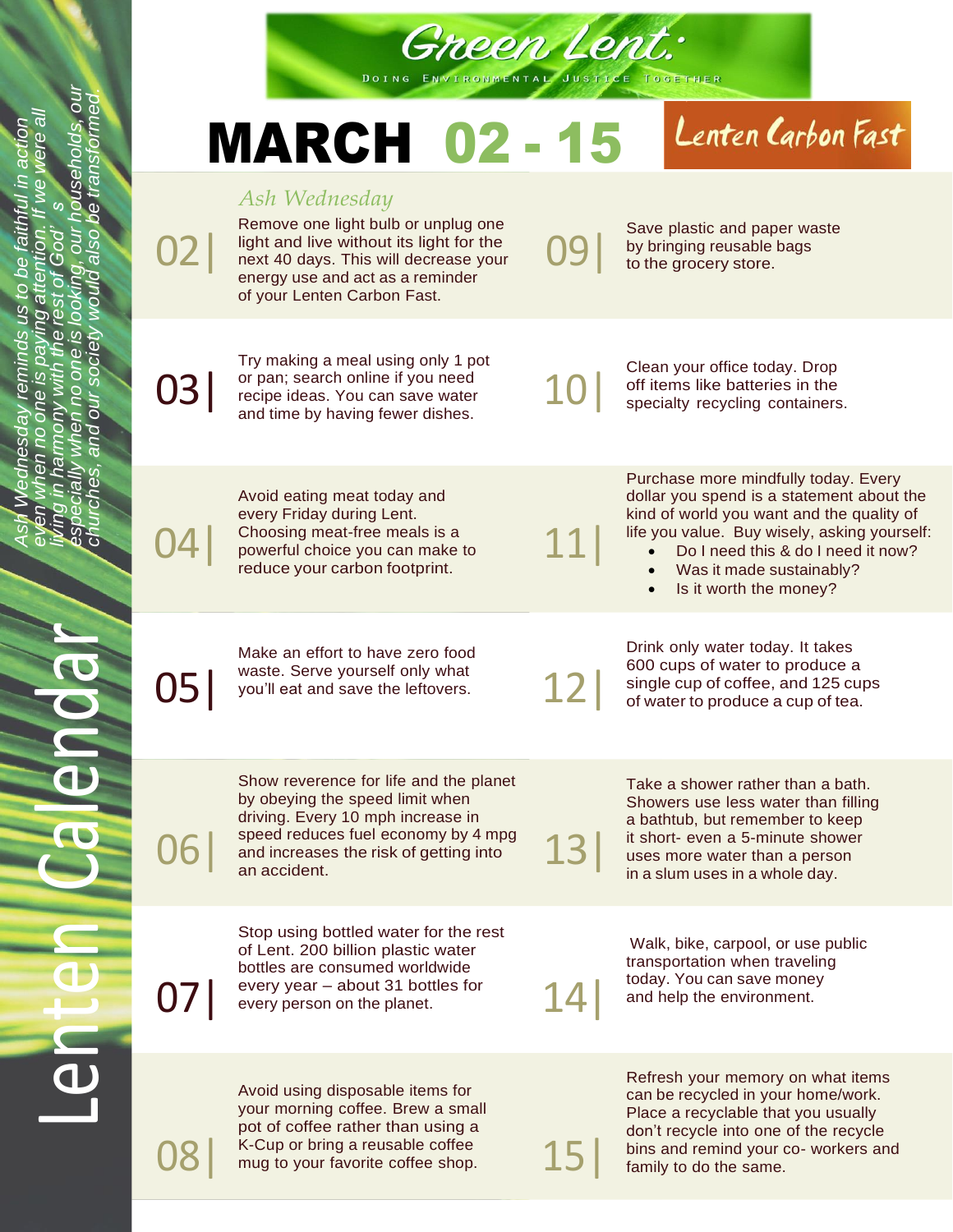### Lenten Carbon Fast



## MARCH 16 - 29

16|

Avoid using Styrofoam products. Avoid using Styroloam products.<br>Opt for the paper, plastic, aluminum  $23$ 

Air dry your clothes and let your dryer rest. Dryers consume a lot of energy and shorten the lifespan of your clothes.

17|

Save paper today: print double-sided and use hand dryers rather than paper towels in the restrooms.

24|

Buy paper products that are made using recycled content.

18

Have a "Buy Nothing Day" today - or this weekend.

25|

Wanting to read a new bestseller? Check out the book from the library or try the eBook version.

19|

Pick up at least one piece of litter today and dispose of it properly.

Turn down your thermostat by at least one degree. Aim for 20 C during the day and 15.5 C at night during the winter. Turn the heat down or off when you leave home.

20|

Recycle batteries, light bulbs, and printer cartridges in the proper receptacles around campus.

27|

26|

Take shorter showers/use a shower timer to reduce excessive water usage. Aim to finish your shower in under 5 minutes.

21|

Don't leave taps running excessively, especially when brushing your teeth or washing dishes.

28|

Minimize how many paper towels and napkins you use today. Swap out your paper napkins for cloth napkins and use a dish towel rather than a paper towel to dry your hands and clean up messes.

22|

Bring lunch to work today. You will save money, reduce the waste from to-go containers, and use up leftovers from dinner the night before.

29|

Only charge electronics when battery is in the red (under 20% left) and charge to full.

enda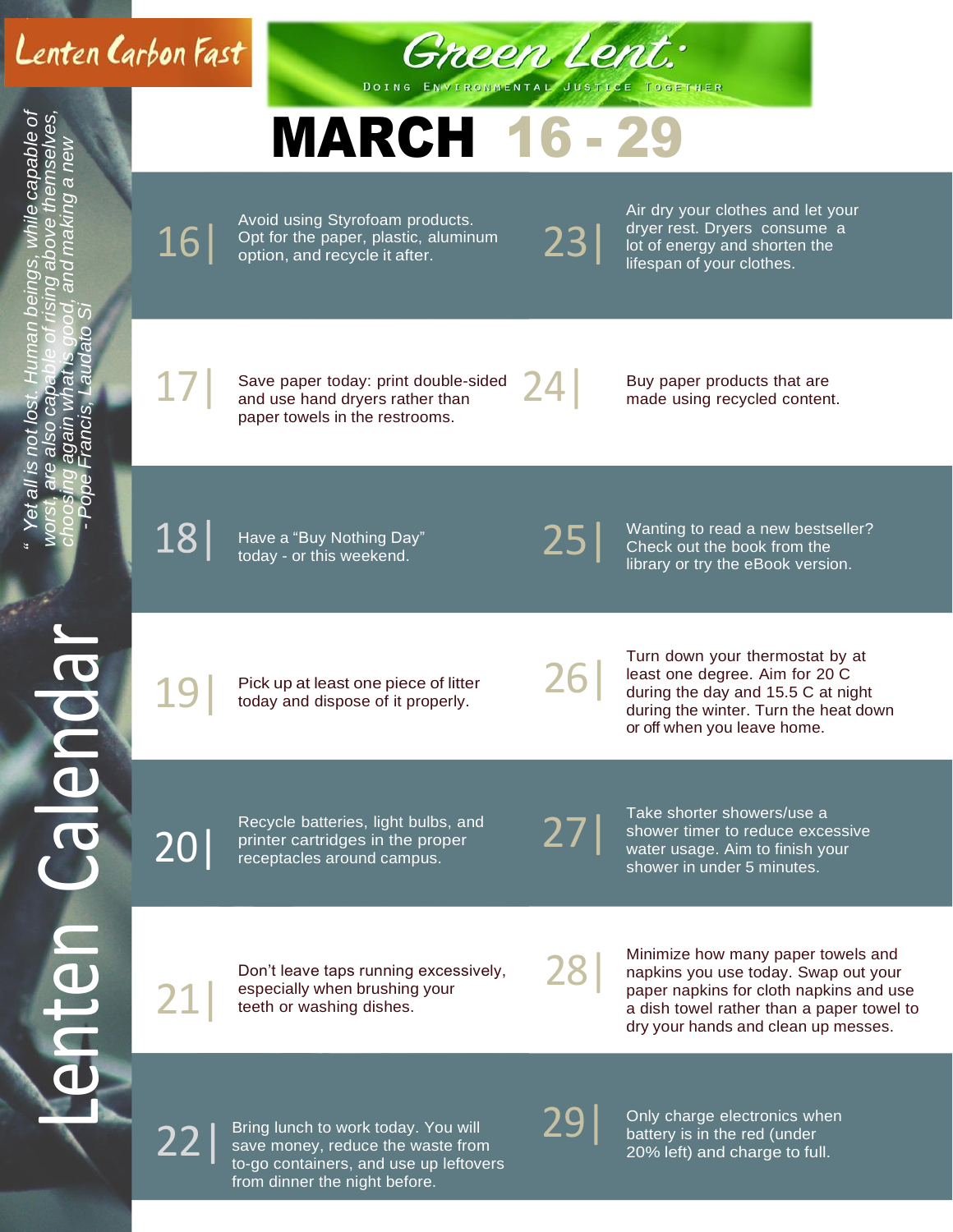#### Lenten Carbon Fast



07|

08|

)9

10|

# MARCH 20 - APRIL 12

30| Save energy by turning off the  $TV$  today. Read a book or go  $06$ 

Plug all chargers into a power strip and turn the power strip off when you leaveyour room. Many electronics draw power even when the item is turned off.

Combine your errands when leaving your home. By combining your errands into a single outing, you will save time and reduce the amount of gas your car consumes driving back and forth across town.

01| Pray and fast today. Join with others around the world who pray and fast for the environment on the 1st of each month.

Check windows and doors for drafts with a ribbon or feather. Ifit flutters, you'll know there is a leak that needs to be sealed.

Work or read near a window so you can use natural light rather than turning on the lights.

02|

03|

04|

31|

Open your blinds this morning to allow the sun to help heat your home. Close the blinds at night to help capture the heat.

Spend a few minutes today going through your mail. Make a stack of catalogues you don't read then call those companies and ask to be removed from their mailing list.

Have an "embrace the silence" Saturday: Turn off everything and spend time with friends and family.

Celebrate Spring! Take a walk around campus to appreciate the Earth's, and Notre Dame's, natural beauty.

Replace 2 of your incandescent light bulbs with CFLs or LEDs. Replacing one incandescent saves hundreds of pounds of climate pollution a year.

11|

Use cruise control on your commute today. You could increase your mileage by 15% which saves you money and decreases pollution.

05|

Check your car today to see if it needs any maintenance. A car that is well maintained with clean air filters and correctly inflated tires will have better mileage and a longer lifespan.

12|

Run the washing machine with only full loads on the "cold/cold" setting. Washing clothes in cold water uses half the energy and gets them just as clean as using hot water.

colenda

nter

 $\frac{1}{1}$